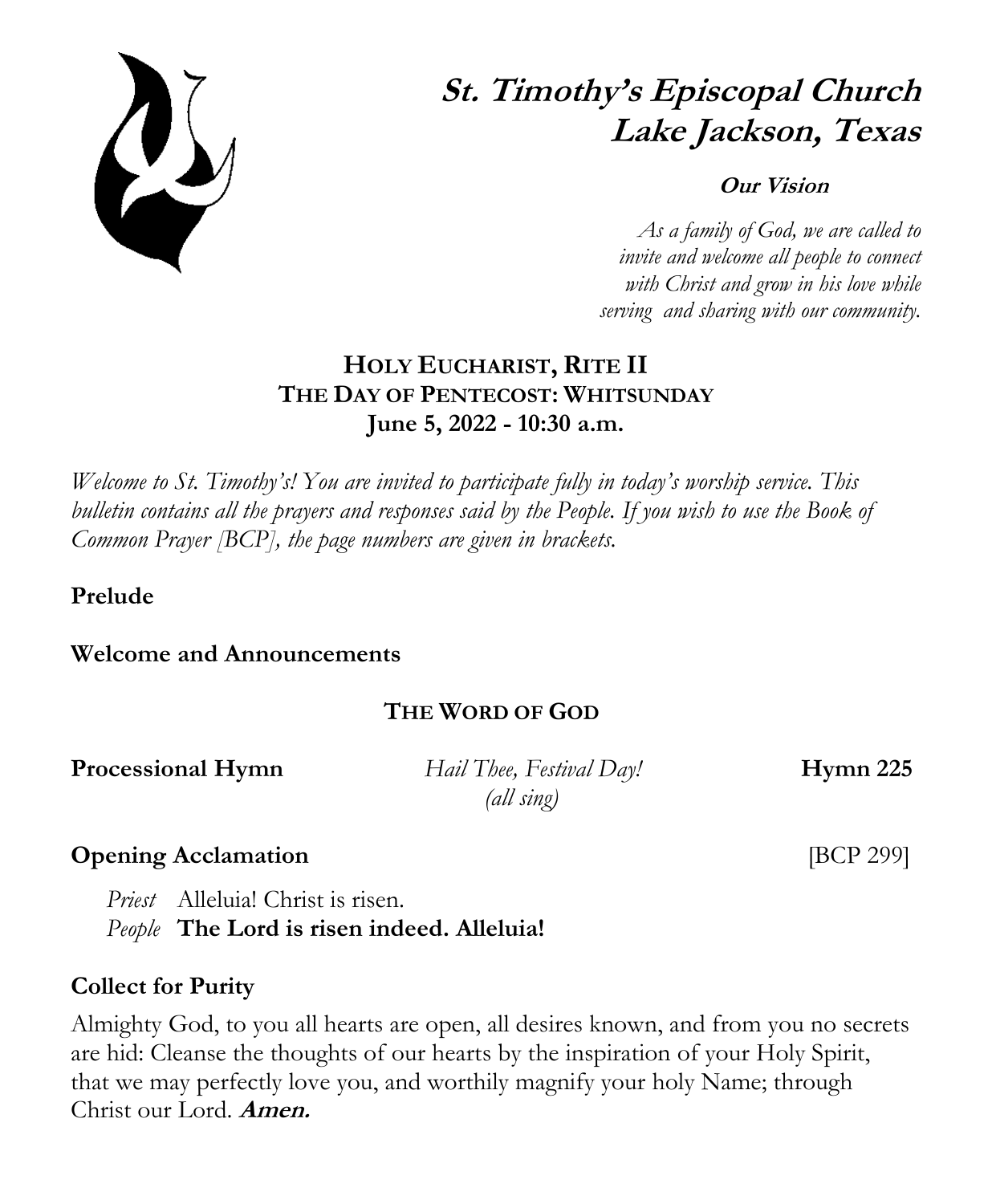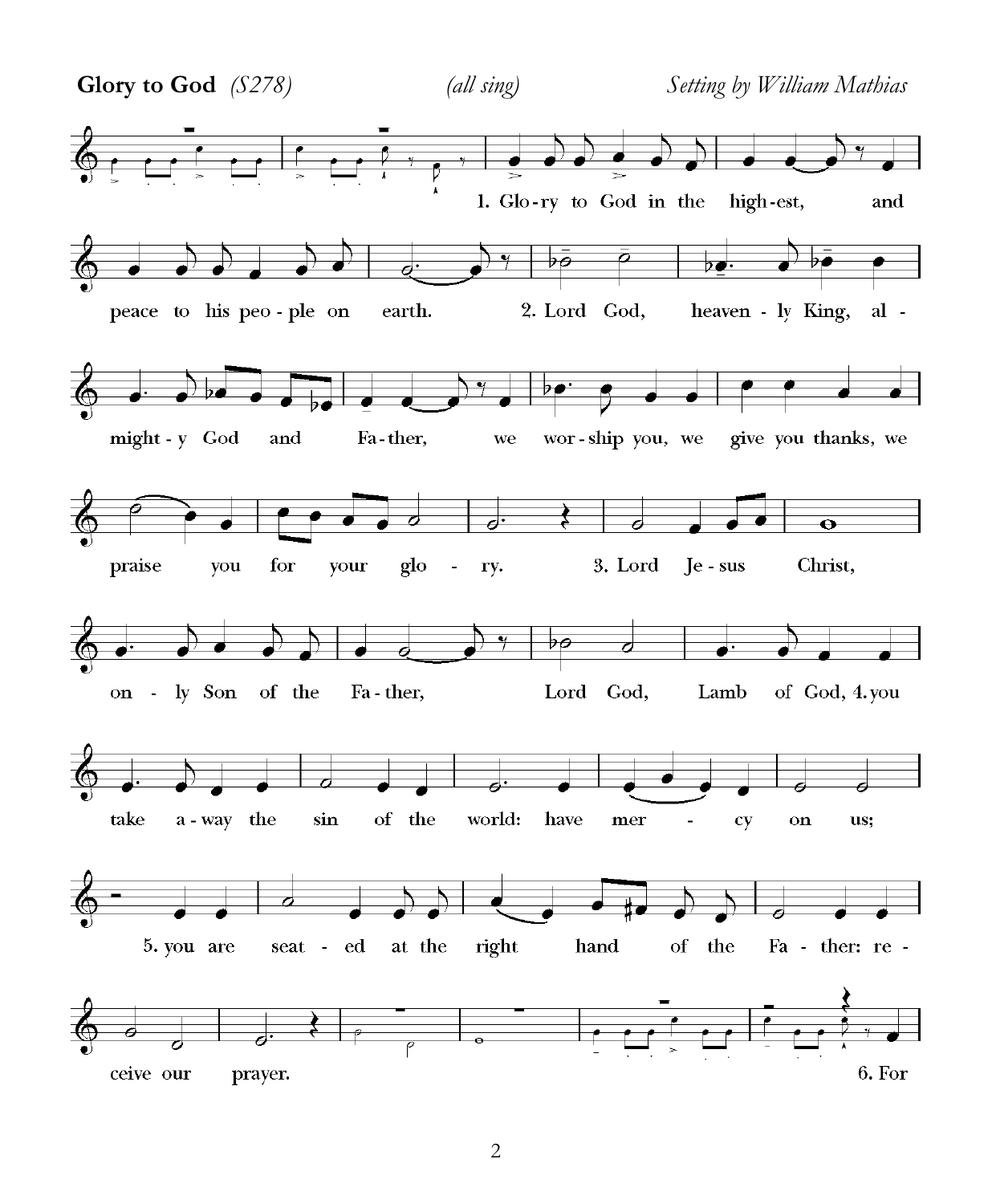

Almighty God, on this day you opened the way of eternal life to every race and nation by the promised gift of your Holy Spirit: Shed abroad this gift throughout the world by the preaching of the Gospel, that it may reach to the ends of the earth; through Jesus Christ our Lord, who lives and reigns with you, in the unity of the Holy Spirit, one God, for ever and ever. **Amen.**

## **The First Lesson: Acts 2:1-21** *(sit)*

When the day of Pentecost had come, the disciples were all together in one place. And suddenly from heaven there came a sound like the rush of a violent wind, and it filled the entire house where they were sitting. Divided tongues, as of fire, appeared among them, and a tongue rested on each of them. All of them were filled with the Holy Spirit and began to speak in other languages, as the Spirit gave them ability.

Now there were devout Jews from every nation under heaven living in Jerusalem. And at this sound the crowd gathered and was bewildered, because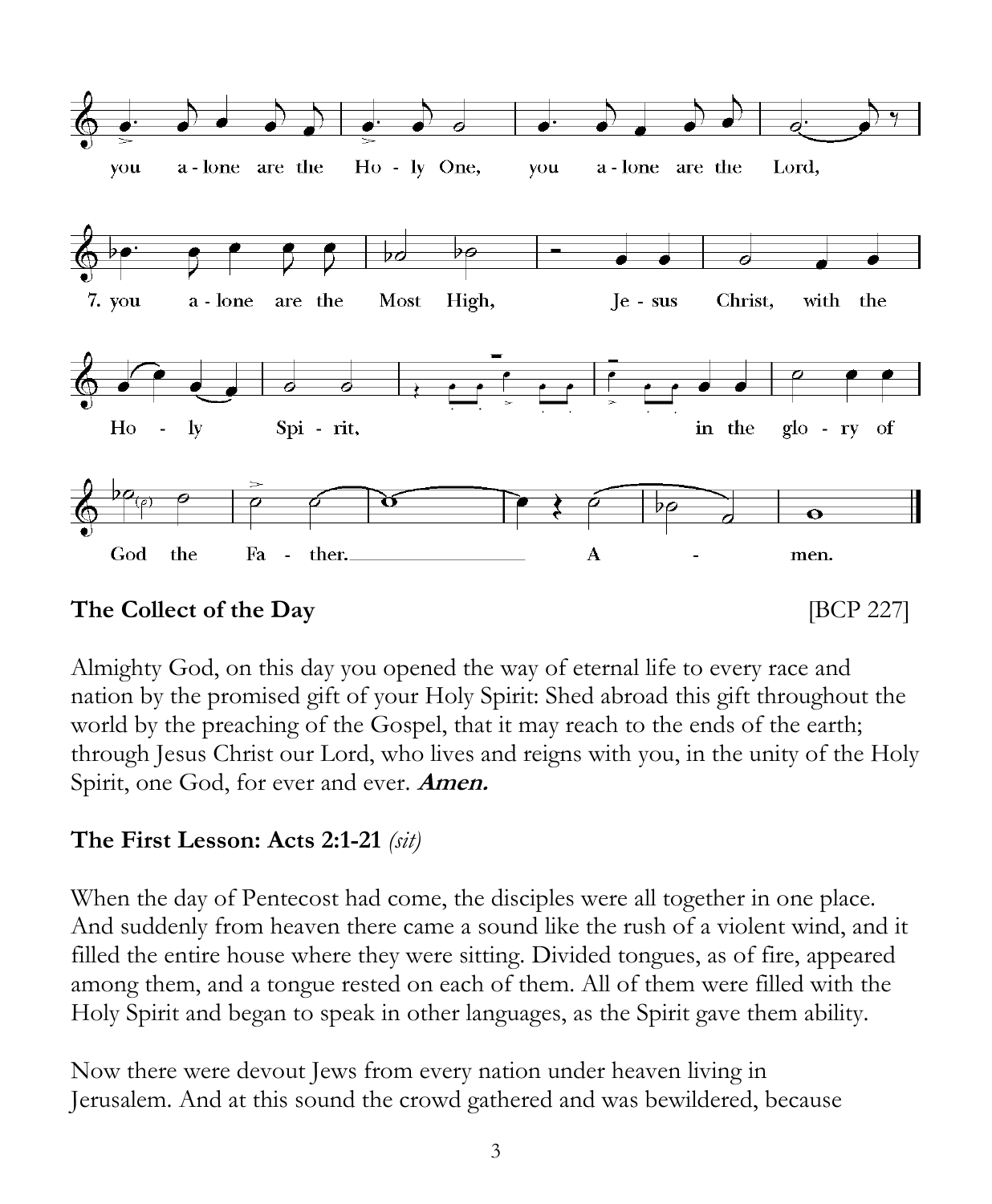each one heard them speaking in the native language of each. Amazed and astonished, they asked, "Are not all these who are speaking Galileans? And how is it that we hear, each of us, in our own native language? Parthians, Medes, Elamites, and residents of Mesopotamia, Judea and Cappadocia, Pontus and Asia, Phrygia and Pamphylia, Egypt and the parts of Libya belonging to Cyrene, and visitors from Rome, both Jews and proselytes, Cretans and Arabs-- in our own languages we hear them speaking about God's deeds of power." All were amazed and perplexed, saying to one another, "What does this mean?" But others sneered and said, "They are filled with new wine."

But Peter, standing with the eleven, raised his voice and addressed them, "Men of Judea and all who live in Jerusalem, let this be known to you, and listen to what I say. Indeed, these are not drunk, as you suppose, for it is only nine o'clock in the morning. No, this is what was spoken through the prophet Joel:

`In the last days it will be, God declares, that I will pour out my Spirit upon all flesh, and your sons and your daughters shall prophesy, and your young men shall see visions, and your old men shall dream dreams. Even upon my slaves, both men and women, in those days I will pour out my Spirit; and they shall prophesy. And I will show portents in the heaven above and signs on the earth below, blood, and fire, and smoky mist. The sun shall be turned to darkness and the moon to blood, before the coming of the Lord's great and glorious day. Then everyone who calls on the name of the Lord shall be saved.' "

*After the reading*

| Reader | The Word of the Lord. |
|--------|-----------------------|
| People | Thanks be to God.     |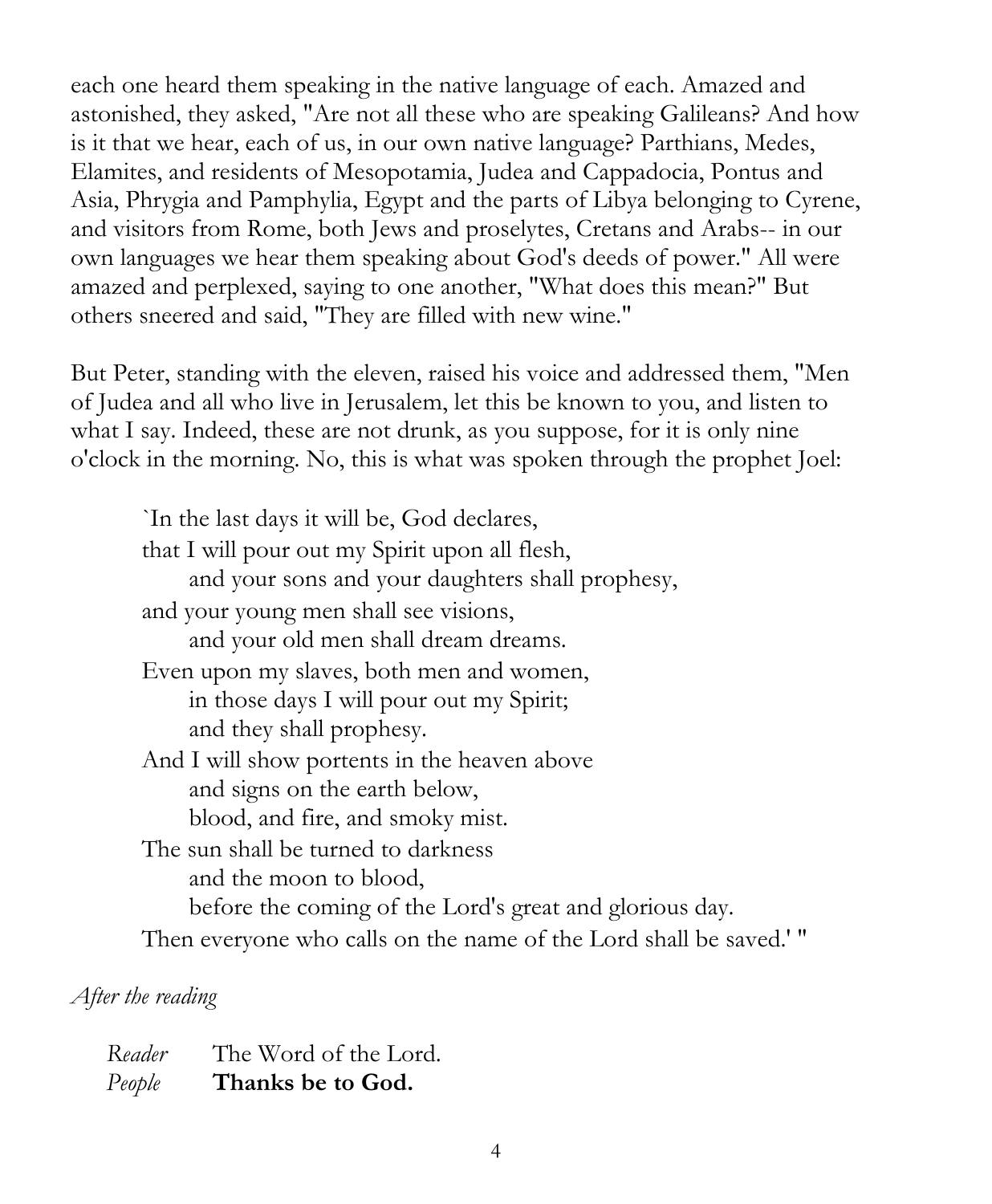#### **Psalm 104:25-35, 37** *(sung by the choir)*

- 25 O LORD, how manifold are your works! in wisdom you have made them all; the earth is full of your creatures.
- 26 Yonder is the great and wide sea with its living things too many to number, creatures both small and great.
- 27 There move the ships, and there is that Leviathan, which you have made for the sport of it.
- 28 All of them look to you to give them their food in due season.
- 29 You give it to them; they gather it; you open your hand, and they are filled with good things.
- 30 You hide your face, and they are terrified; you take away their breath, and they die and return to their dust.
- 31 You send forth your Spirit, and they are created; and so you renew the face of the earth.
- 32 May the glory of the LORD endure for ever; may the LORD rejoice in all his works.
- 33 He looks at the earth and it trembles; he touches the mountains and they smoke.
- 34 I will sing to the LORD as long as I live; I will praise my God while I have my being.
- 35 May these words of mine please him; I will rejoice in the LORD.
- 37 Bless the LORD, O my soul. Hallelujah!
- Glory to the Father, and to the Son, and to the Holy Spirit: as it was in the beginning, is now, and will be for ever. Amen.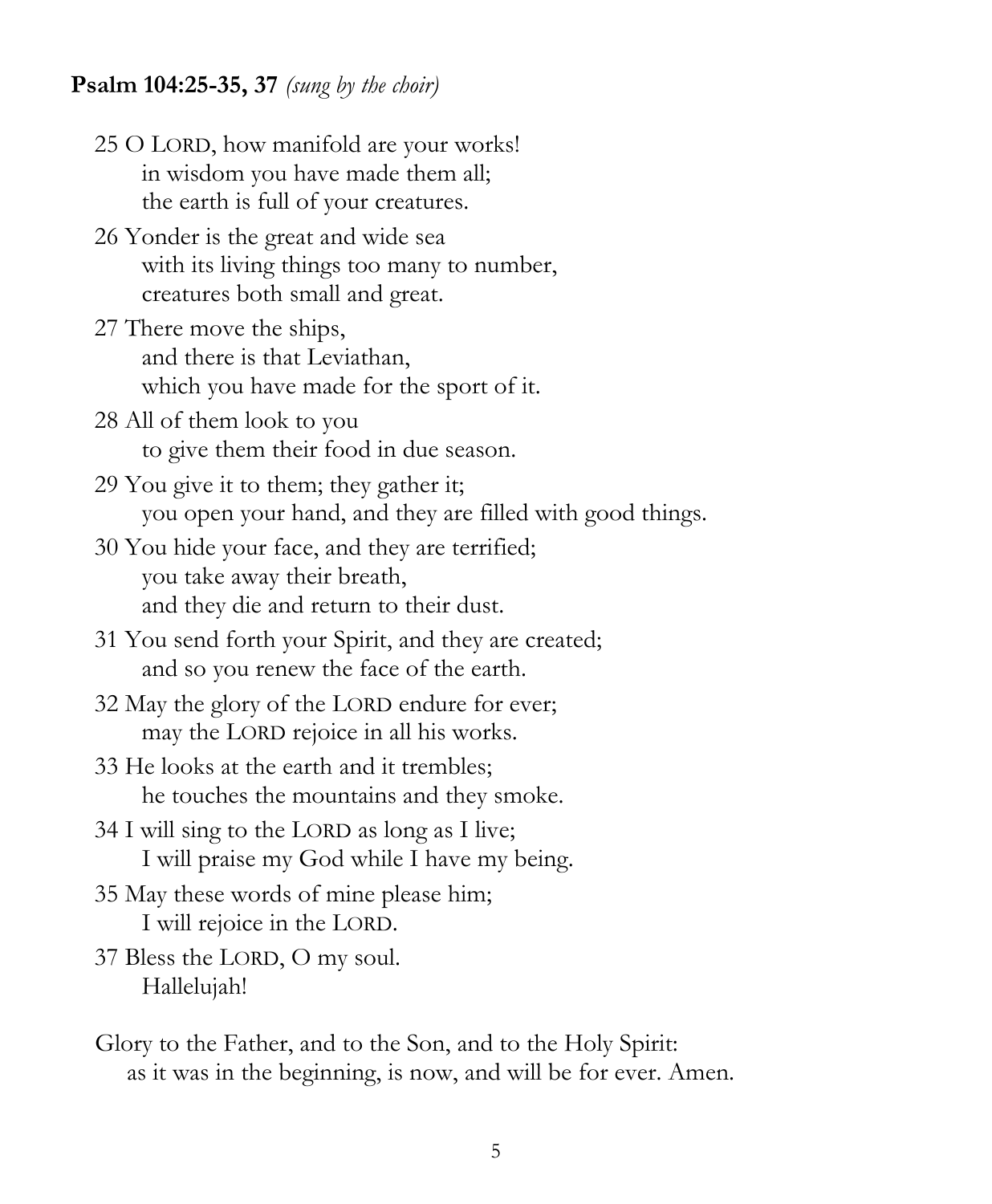## **The Epistle: Romans 8:14-17**

All who are led by the Spirit of God are children of God. For you did not receive spirit of slavery to fall back into fear, but you have received a spirit of adoption. When we cry, "Abba! Father!" it is that very Spirit bearing witness with our spirit that we are children of God, and if children, then heirs, heirs of God and joint heirs with Christ-- if, in fact, we suffer with him so that we may also be glorified with him.

## *After the reading*

| Reader | The Word of the Lord. |
|--------|-----------------------|
| People | Thanks be to God.     |

## **The Gospel: John 14:8-17, 25-27**

 *Priest* The Holy Gospel of our Lord Jesus Christ according to John.  *People* **Glory to you, Lord Christ.**

## *The Gospel passage is read.*

Philip said to Jesus, "Lord, show us the Father, and we will be satisfied." Jesus said to him, "Have I been with you all this time, Philip, and you still do not know me? Whoever has seen me has seen the Father. How can you say, `Show us the Father'? Do you not believe that I am in the Father and the Father is in me? The words that I say to you I do not speak on my own; but the Father who dwells in me does his works. Believe me that I am in the Father and the Father is in me; but if you do not, then believe me because of the works themselves. Very truly, I tell you, the one who believes in me will also do the works that I do and, in fact, will do greater works than these, because I am going to the Father. I will do whatever you ask in my name, so that the Father may be glorified in the Son. If in my name you ask me for anything, I will do it.

"If you love me, you will keep my commandments. And I will ask the Father, and he will give you another Advocate, to be with you forever. This is the Spirit of truth, whom the world cannot receive, because it neither sees him nor knows him. You know him, because he abides with you, and he will be in you."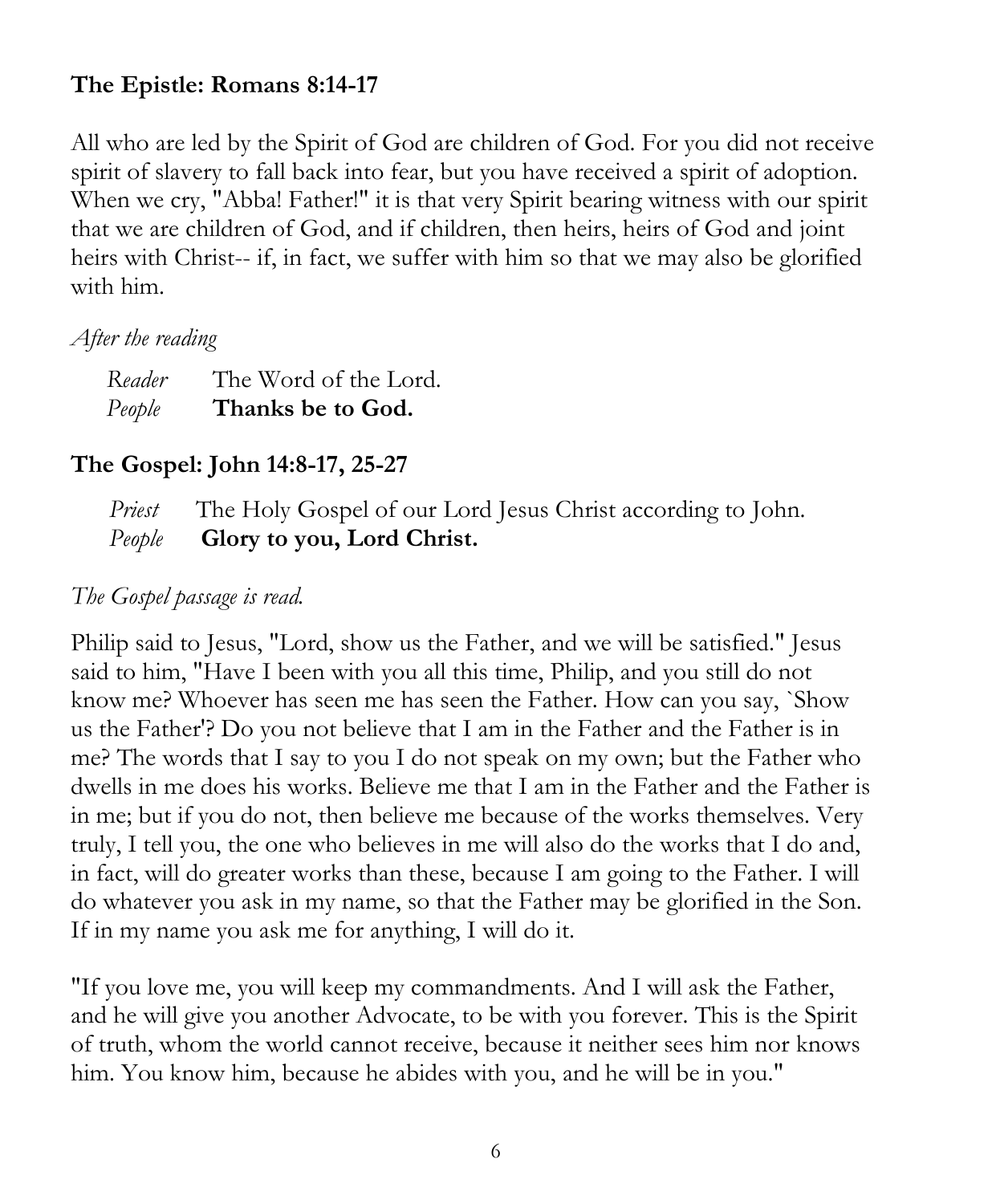"I have said these things to you while I am still with you. But the Advocate, the Holy Spirit, whom the Father will send in my name, will teach you everything, and remind you of all that I have said to you. Peace I leave with you; my peace I give to you. I do not give to you as the world gives. Do not let your hearts be troubled, and do not let them be afraid."

*Priest:* The Gospel of the Lord. *People:* **Praise to you, Lord Christ.**

**The Sermon** *(sit)**The Reverend Robin Reeves-Kautz*

**The Nicene Creed** *(stand)* [BCP 358]

**We believe in one God, the Father, the Almighty, maker of heaven and earth, of all that is, seen and unseen. We believe in one Lord, Jesus Christ, the only Son of God, eternally begotten of the Father, God from God, Light from Light, true God from true God, begotten, not made, of one Being with the Father. Through him all things were made. For us and for our salvation he came down from heaven: by the power of the Holy Spirit he became incarnate from the Virgin Mary, and was made man. For our sake he was crucified under Pontius Pilate; he suffered death and was buried. On the third day he rose again in accordance with the Scriptures; he ascended into heaven and is seated at the right hand of the Father. He will come again in glory to judge the living and the dead, and his kingdom will have no end. We believe in the Holy Spirit, the Lord, the giver of life, who proceeds from the Father and the Son. With the Father and the Son he is worshipped and glorified. He has spoken through the Prophets. We believe in one holy catholic and apostolic Church. We acknowledge one baptism for the forgiveness of sins. We look for the resurrection of the dead, and the life of the world to come. Amen.**

## **The Prayers of the People**

*Intercessor* In the power of the Holy Spirit that we have received by grace, let us pray. Grant to the Church strength, wisdom and judgment through the Holy Spirit.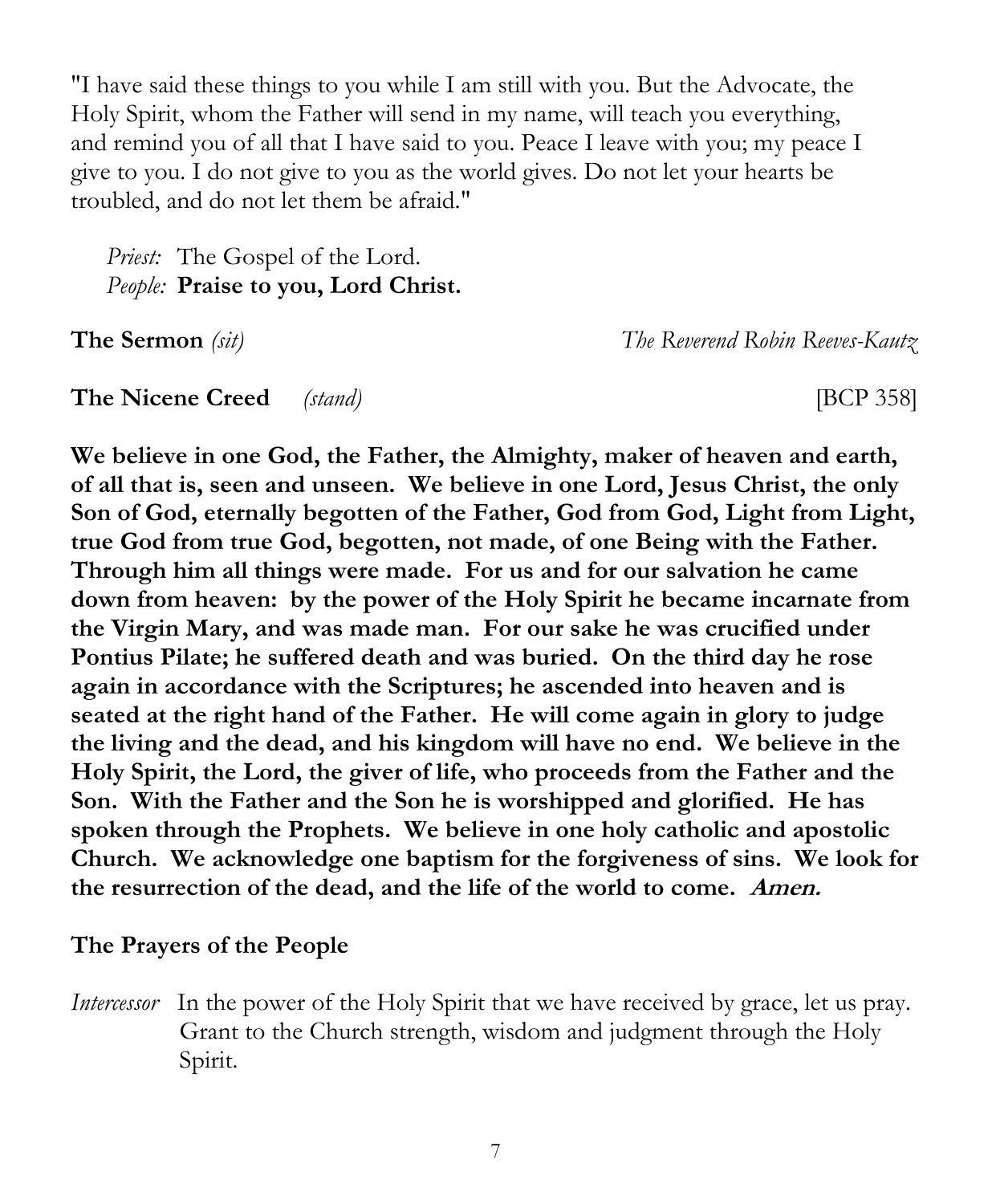- *People* **Release in your people the power of a living witness to the whole world, fulfilling your command to those who seek to follow you in truth.**
- *Intercessor* Have mercy on a world where there is often speech without communication, relationships without love, and where people are separated by barriers of race and nationality.

## *People* **Send your Holy Spirit to show men and women their true needs and teach them to live together without fear.**

*Intercessor* Grant us right judgment in our families, friendships and work. May we know your presence in every situation.

## *People* **Give us grace to reflect your love in our care for those with whom we share our lives.**

*Intercessor* Break through the darkness of unhappy lives with the light of your healing and guidance. Have mercy on those who have never known you.

## *People* **Redeem and restore those who have lost the faith they once had.**

- *Intercessor* We pray for those who now rejoice in the perfect knowledge and unclouded vision of your nearer presence.
- *People* **May we who know and worship you imperfectly here come at last into that same eternal light.**

*Intercessor* May our prayers be worthy to stand in the pure light of the Holy Spirit.

*Silence*

We pray for the special needs, concerns, and thanksgivings of this congregation. *(please pray out loud or silently)*

*Silence*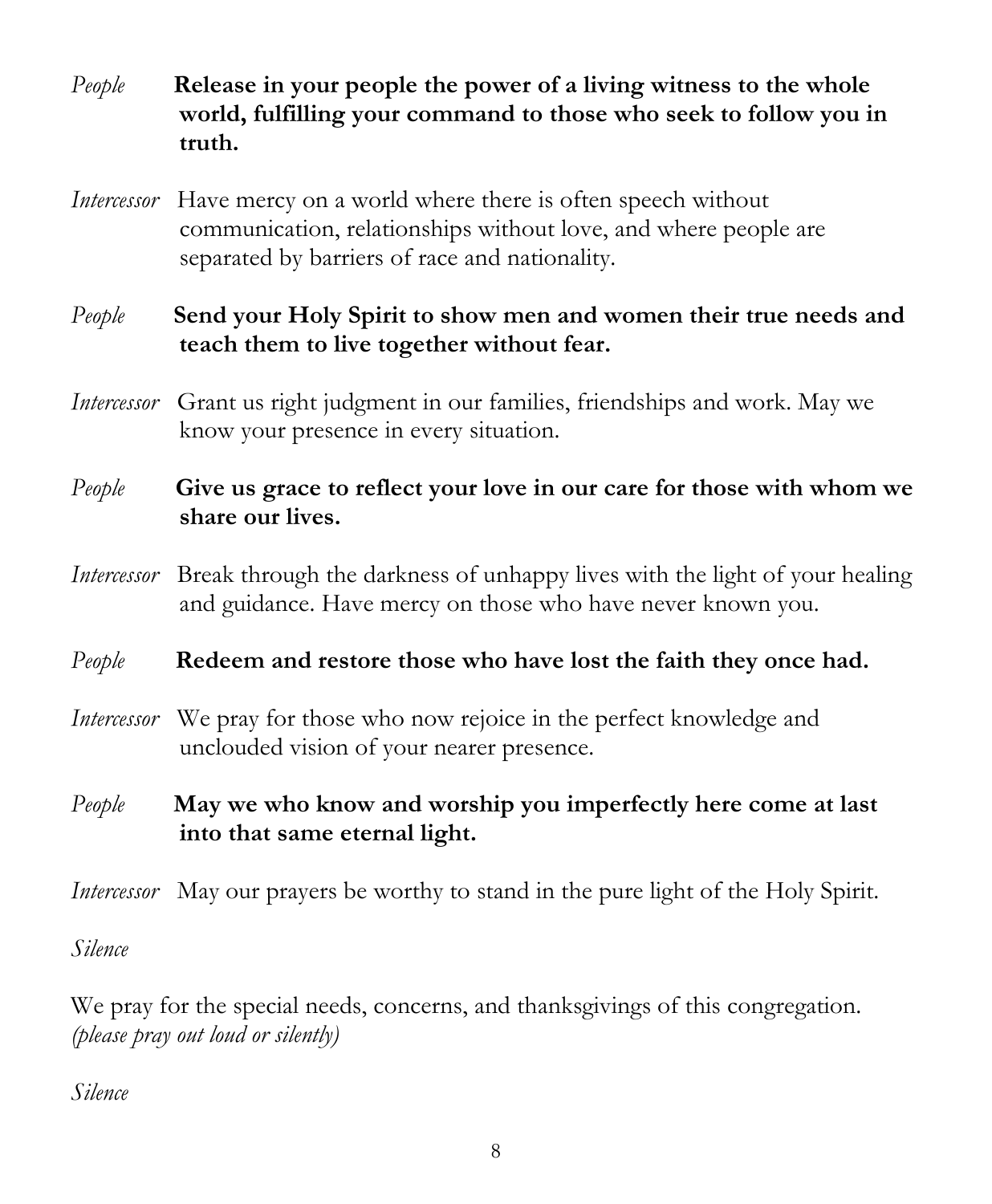**Confession and Absolution** *confession and Absolution BCP 360* 

*Priest* Let us confess our sins against God and our neighbor.

9

- For peace among the nations of the world, especially Ukraine.
- For the grace and strength to fulfill our strategic direction at St. Timothy's; may the Holy Spirit be the architect of all we do. Help guide us all. Call forth those who you have serve according to the gifts you've given them.

We pray especially for members as listed (Janet and Rod, Hugh, Mary and family, Bunny, Larry, Sherry, Ed, Don, Jackie, Linda, Susan, Michael, and Gayle).

For friends and families as listed (Dustin, Kristi, Hannah, David and family, Clayton, Scott, Jim, John, Margaret, Sue and Kenneth, Daisy and her family, Randy, Steve, Grace, Chrissie, Kaley, Tate, Douglas, Steve, Jane, Jean, Carol, Rebecca, Kellye, Liz, Beth and family, James, Brittany, Loorie, Derek, Mary, Eric, Judy, Rita, Vickie, Kelly, Jocelyn, Sam, and Claire).

 For our men and women serving in the Armed Forces as listed (Brad, Lucas, Annie, Justin, Joseph, Caleb, Ed, Brett, and Thea).

 We pray for all who have died, especially the lives lost in the Uvalde School Shooting, that they may have a place in your eternal Kingdom.

 For the diocesan cycle of prayer: All Saints' in Crockett, Christ Church in Jefferson, and Christ Church in Nacogdoches.

## **Concluding Prayer Concluding Prayer**

*Priest* Heavenly Father, you have promised to hear what we ask in the Name of your Son: Accept and fulfill our petitions, we pray, not as we ask in our ignorance, nor as we deserve in our sinfulness, but as you know and love us in your Son Jesus Christ our Lord. **Amen.**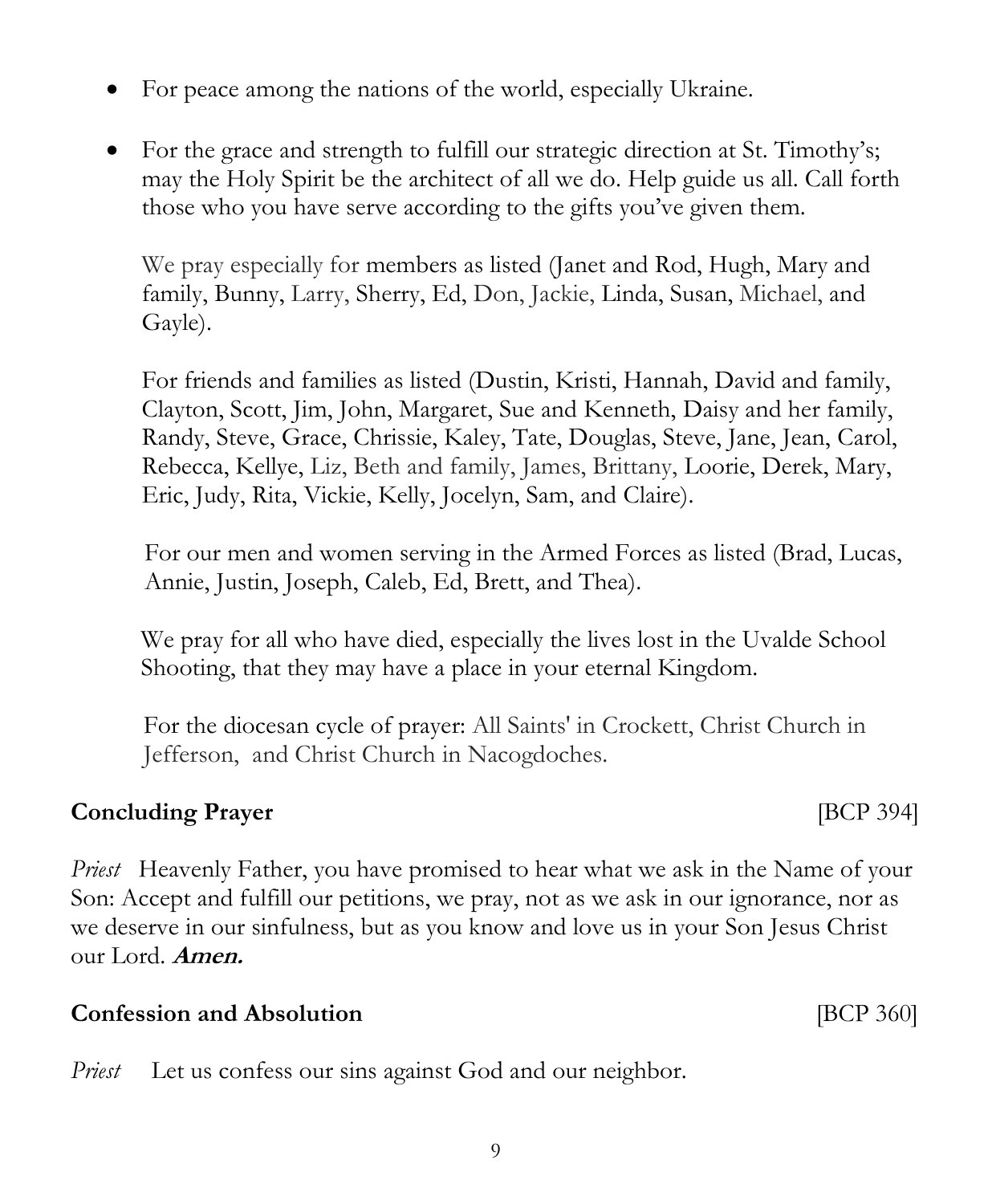#### *Silence may be kept.*

*Priest and People* **Most merciful God, we confess that we have sinned against you in thought, word, and deed, by what we have done, and by what we have left undone. We have not loved you with our whole heart; we have not loved our neighbors as ourselves. We are truly sorry and we humbly repent. For the sake of your Son Jesus Christ, have mercy on us and forgive us; that we may delight in your will, and walk in your ways, to the glory of your Name. Amen.**

*Priest* Almighty God, have mercy on you, forgive you all your sins through our Lord Jesus Christ, strengthen you in all goodness, and by the power of the Holy Spirit keep you in eternal life. **Amen.**

**The Peace** *(stand)* 

*All stand. The Celebrant says to the people*

*Priest*: The peace of the Lord be always with you.

*People:* **And also with you.**

*Then the Ministers and People may greet one another in the name of the Lord, remaining in place by bowing or waving.*

## **THE HOLY COMMUNION**

**The Offertory** *<i>Holy Spirit, Truth Divine <i>Andrew Carter (sung by the choir)*

*(The gifts are brought forward by members)*

**Doxology** (*The people stand) (all sing)*



Praise God from whom all bless-ings flow; Praise Him, all crea-tures here be-low:  $Al-le-$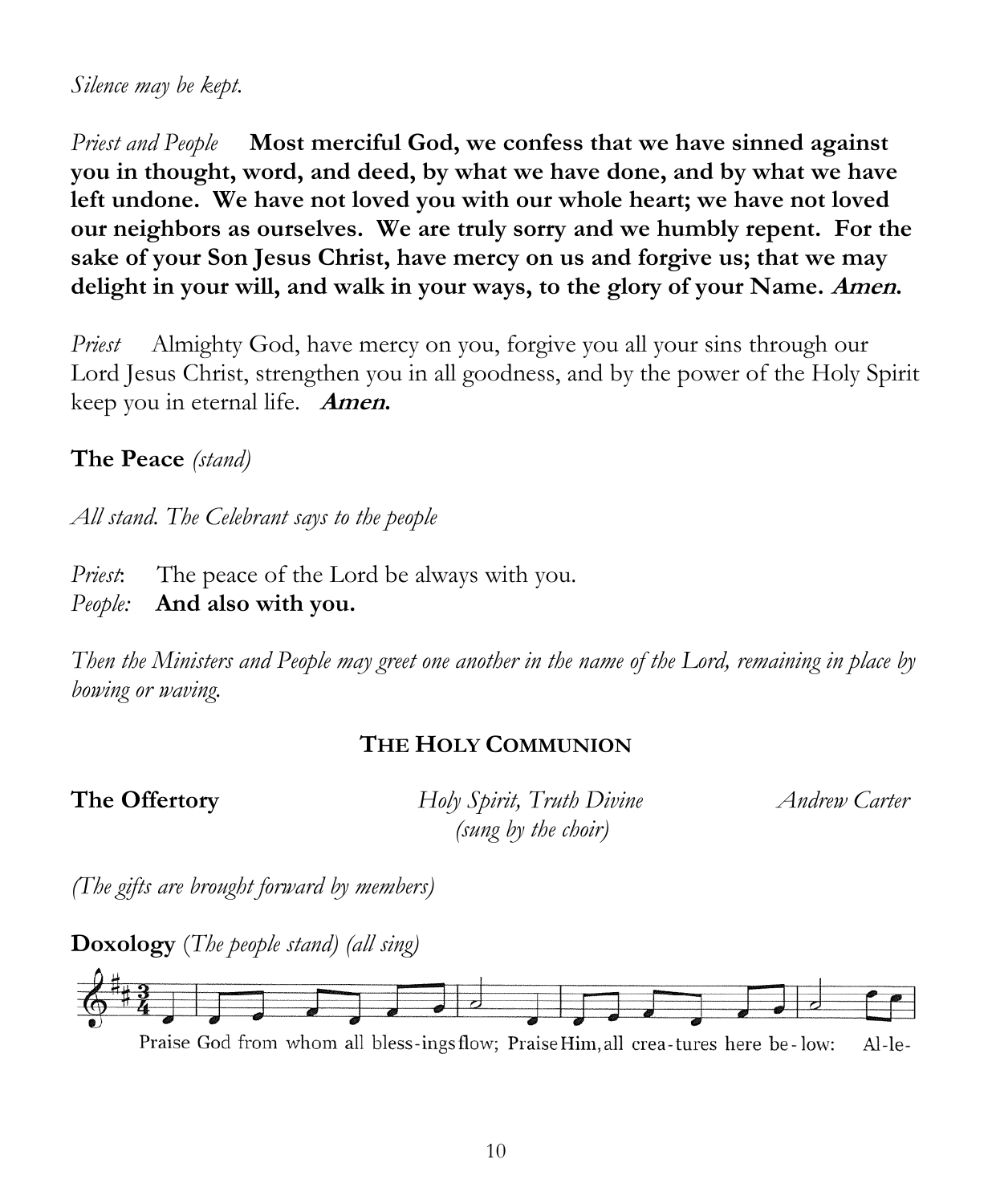

## **The Great Thanksgiving**  [BCP 361]

| <i>Priest</i> All things come from thee.  |
|-------------------------------------------|
| People And of thy own we have given thee. |

*Eucharistic Prayer A*

*Priest* The Lord be with you. *People* **And also with you.** *Priest* Lift up your hearts. *People* **We lift them to the Lord.** *Priest* Let us give thanks to the Lord our God. *People* **It is right to give him thanks and praise.**

*Then, facing the Holy Table, the Celebrant proceeds*

It is right, and a good and joyful thing, always and everywhere to give thanks to you, Father Almighty, Creator of heaven and earth. But chiefly are we bound to praise you for the glorious resurrection of your Son Jesus Christ our Lord; for he is the true Paschal Lamb, who was sacrificed for us, and has taken away the sin of the world. By his death he has destroyed death, and by his rising to life again he has won for us everlasting life. Therefore we praise you, joining our voices with Angels and Archangels and with all the company of heaven, who for ever sing this hymn to proclaim the glory of your Name: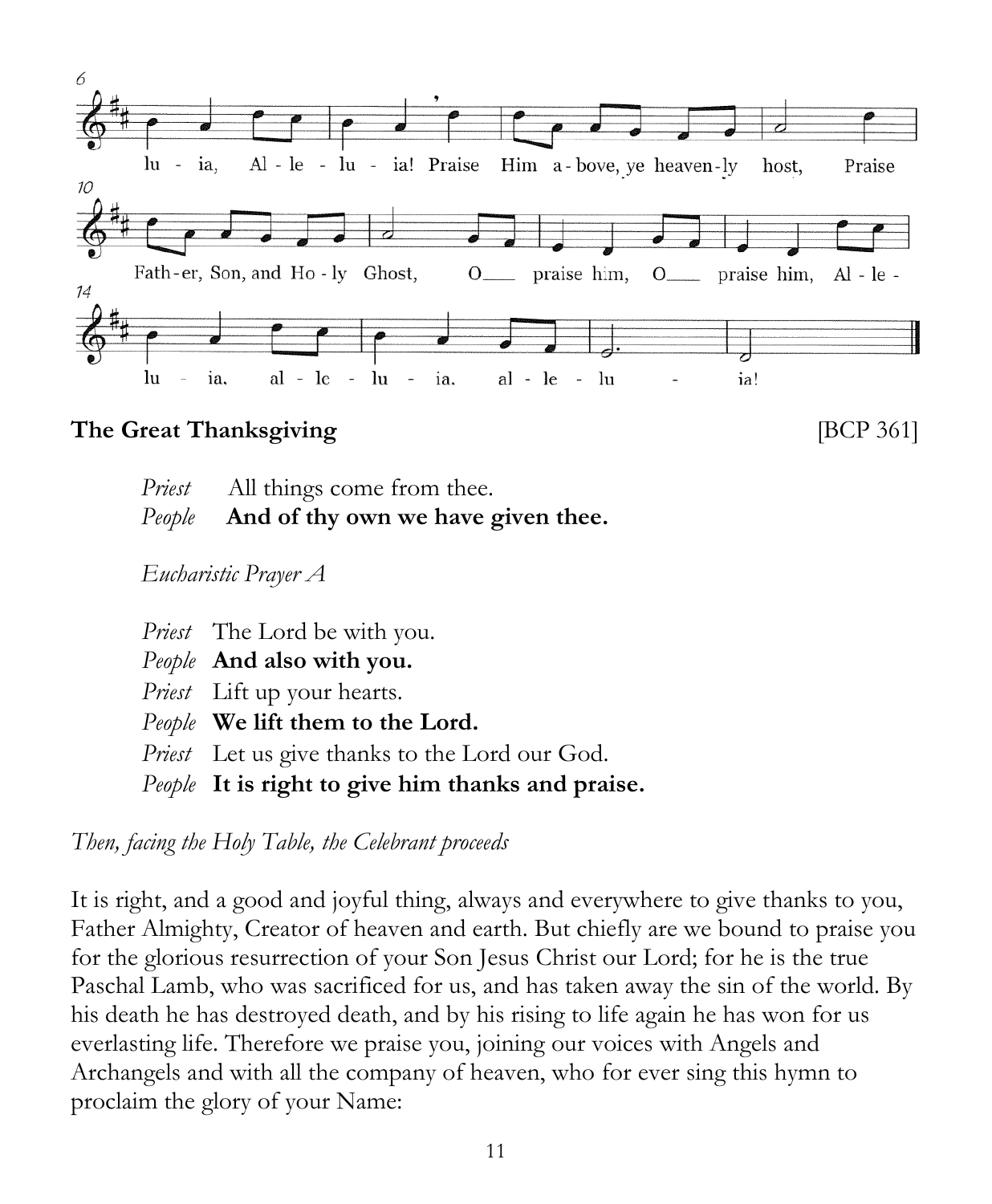

*The Celebrant continues*

Holy and gracious Father: In your infinite love you made us for yourself; and, when we had fallen into sin and become subject to evil and death, you, in your mercy, sent Jesus Christ, your only and eternal Son, to share our human nature, to live and die as one of us, to reconcile us to you, the God and Father of all.

He stretched out his arms upon the cross, and offered himself in obedience to your will, a perfect sacrifice for the whole world.

*At the following words concerning the bread, the Celebrant is to hold it or lay a hand upon it; and at the words concerning the cup, to hold or place a hand upon the cup and any other vessel containing wine to be consecrated.*

On the night he was handed over to suffering and death, our Lord Jesus Christ took bread; and when he had given thanks to you, he broke it, and gave it to his disciples, and said, "Take, eat: This is my Body, which is given for you. Do this for the remembrance of me."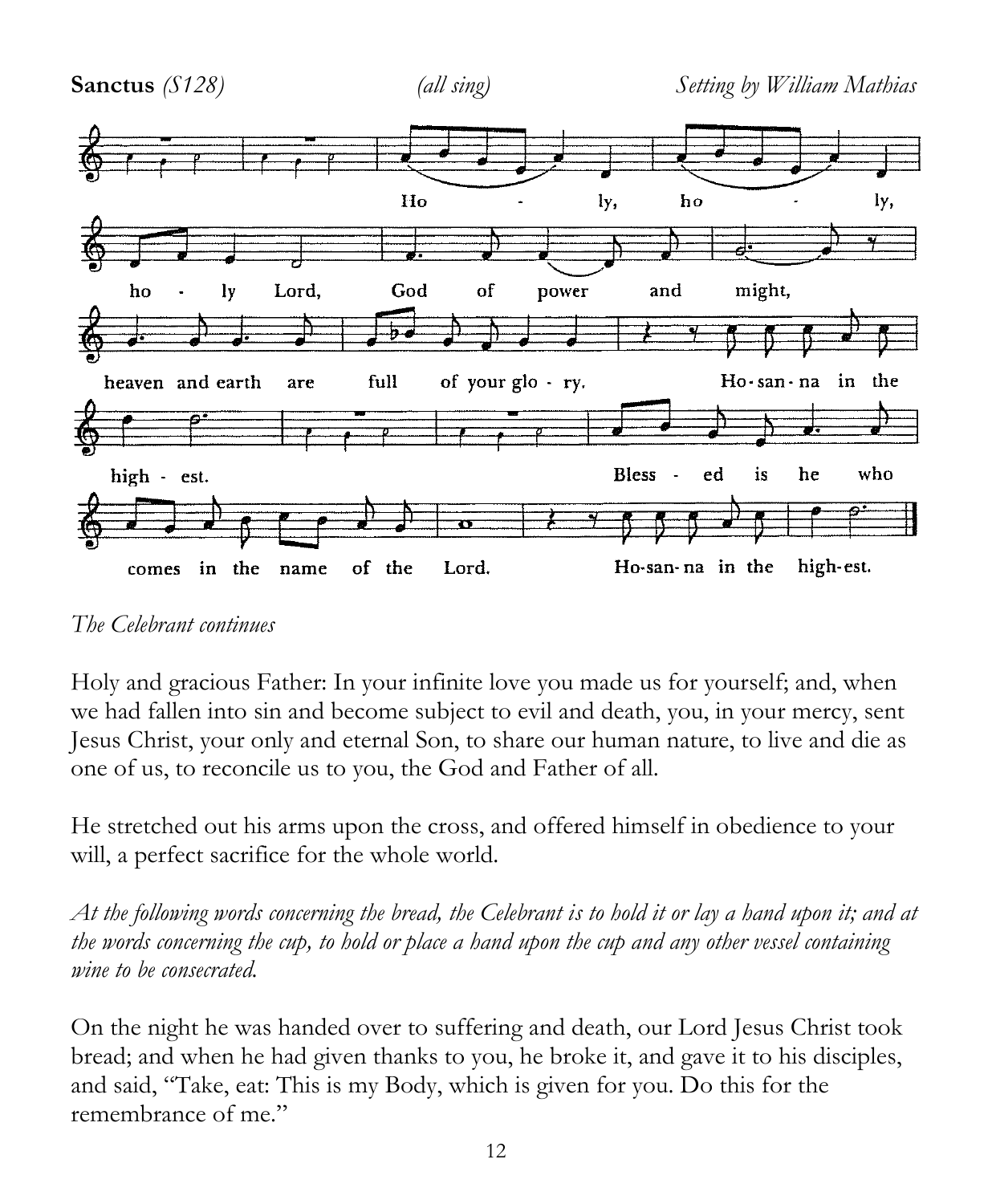After supper he took the cup of wine; and when he had given thanks, he gave it to them, and said, "Drink this, all of you: This is my Blood of the new Covenant, which is shed for you and for many for the forgiveness of sins. Whenever you drink it, do this for the remembrance of me."

Therefore we proclaim the mystery of faith:

## *Celebrant and People*

**Christ has died. Christ is risen. Christ will come again.**

## *The Celebrant continues*

We celebrate the memorial of our redemption, O Father, in this sacrifice of praise and thanksgiving. Recalling his death, resurrection, and ascension, we offer you these gifts.

Sanctify them by your Holy Spirit to be for your people the Body and Blood of your Son, the holy food and drink of new and unending life in him. Sanctify us also that we may faithfully receive this holy Sacrament, and serve you in unity, constancy, and peace; and at the last day bring us with all your saints into the joy of your eternal kingdom.

All this we ask through your Son Jesus Christ. By him, and with him, and in him, in the unity of the Holy Spirit all honor and glory is yours, Almighty Father, now and for ever. **AMEN.**

## **The Lord's Prayer**

*Priest* And now, as our Savior Christ has taught us, we are bold to say,

*Priest and People* **Our Father, who art in heaven, hallowed be thy Name, thy kingdom come, thy will be done, on earth as it is in heaven. Give us this day our daily bread. And forgive us our trespasses, as we forgive those who trespass against us. And lead us not into temptation, but deliver us from evil.**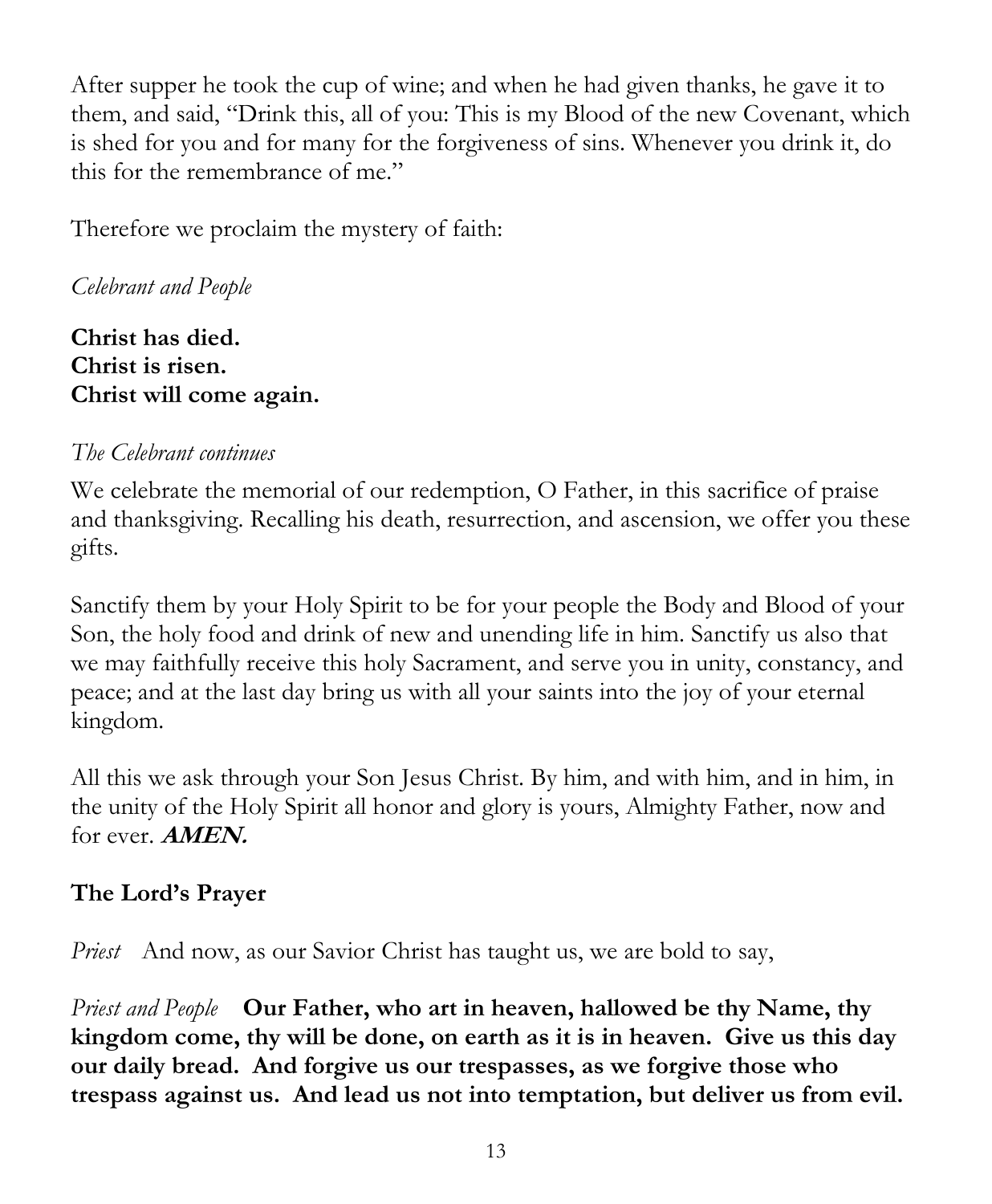**For thine is the kingdom, and the power, and the glory, for ever and ever. Amen.**

## **The Breaking of the Bread**

*The Celebrant breaks the consecrated Bread.*

*A period of silence is kept.* 



*Facing the people, the Priest says the following Invitation*

The Gifts of God for the People of God. Take them in remembrance that Christ died for you, and feed on him in your hearts by faith, with thanksgiving.

## **The Ministration of Communion**

*All baptized Christians are welcome to come to the Lord's Table and receive the bread and wine of communion. Others are invited to come forward for a blessing, indicated by crossing your arms over your chest. If you need a gluten-free wafer, please tell the priest just before you receive communion.*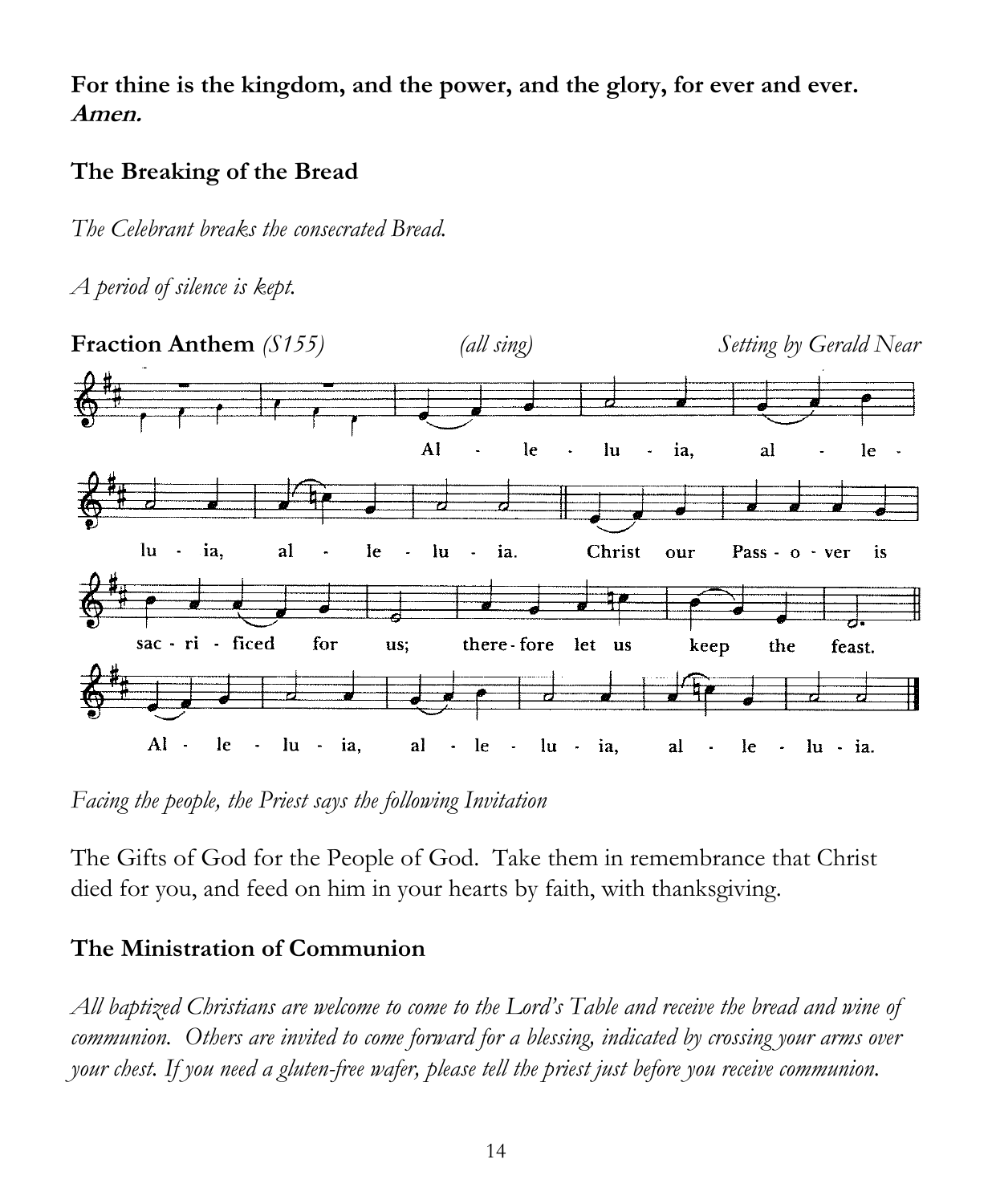#### **At Communion:**

- 
- 

**- Hymn 513** *(all sing) Like the Murmur of the Dove's Song* **- Hymn 500** *(all sing) Creator Spirit, By Whose Aid*

#### **The Post Communion Prayer** *(stand)*

*Priest* Let us pray.

*Priest and People* **Almighty and everliving God, we thank you for feeding us with the spiritual food of the most precious Body and Blood of your Son our Savior Jesus Christ; and for assuring us in these holy mysteries that we are living members of the Body of your Son, and heirs of your eternal kingdom. And now, Father, send us out to do the work you have given us to do, to love and serve you as faithful witnesses of Christ our Lord. To him, to you, and to the Holy Spirit, be honor and glory, now and for ever. Amen.**

*If a Eucharistic Visitor is sent out:*

| Priest | N., in the name of Jesus Christ and of this congregation,<br>I send you forth bearing these holy gifts, |
|--------|---------------------------------------------------------------------------------------------------------|
| People | that those to whom you go may share in the Communion<br>of Christ's Body and Blood.                     |
| All    | We who are many, are one body, because we all share one bread, one cup.                                 |

## **The Blessing**

**Recessional Hymn** *Come Down, O Love Divine* **Hymn 516**  *(all sing)*

## **The Dismissal**

*Priest* Let us go forth into the world, rejoicing in the power of the Spirit. Alleluia, Alleluia.

### *People* **Thanks be to God. Alleluia, Alleluia.**

**Postlude** *Bonnie McDaniel*

Service music printed from The Hymnal 1982 © Church Pension Fund. Used by permission. Additional licensing from OneLicense.net #735186-A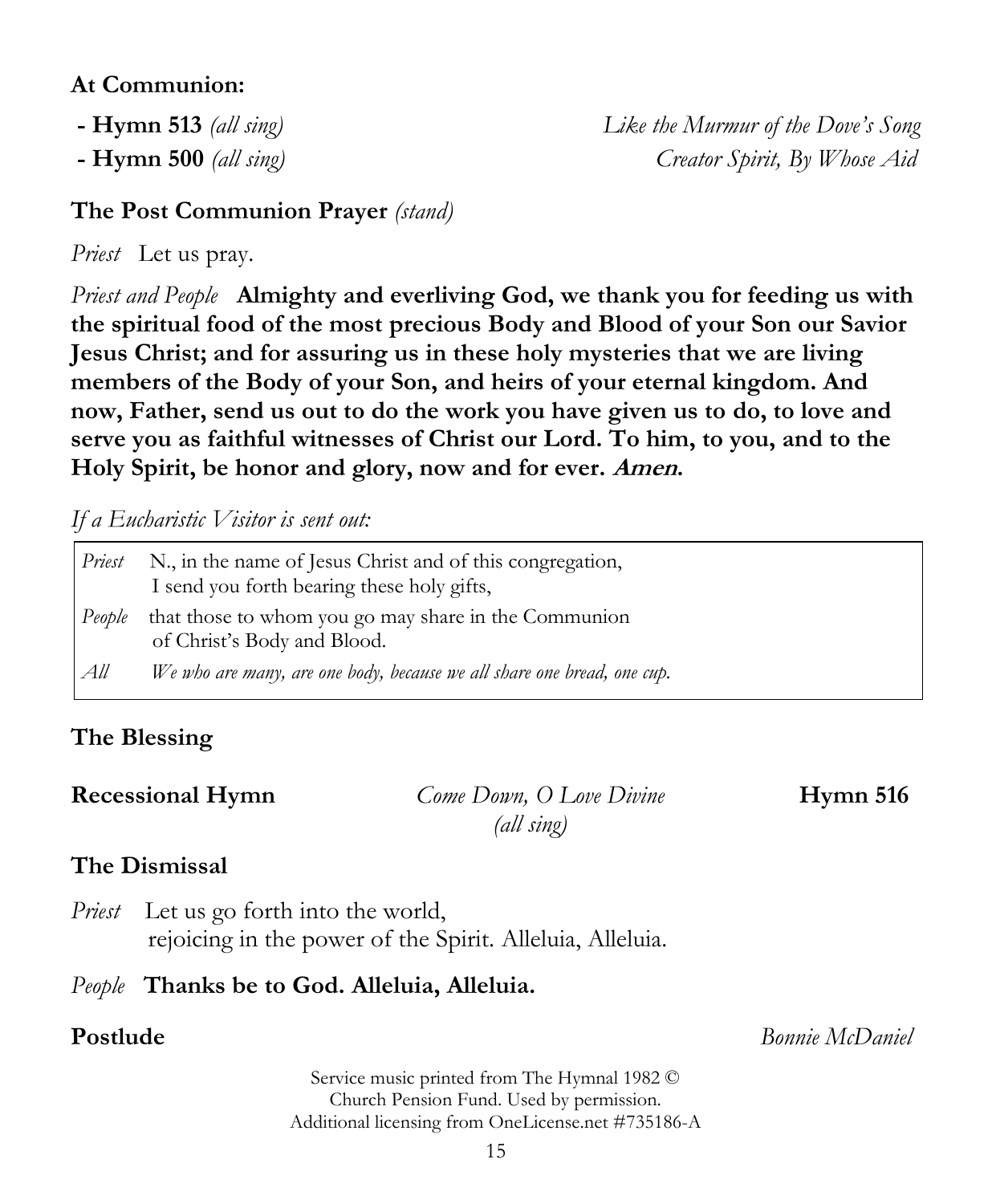#### **Parish Announcements**

**Upcoming Events**

**Sunday, June 5** – 11:45 a.m.-2:00 p.m. – Discovering Your Faith Class

**Sunday, June 12** – 11:45 a.m.-2:00 p.m. – Discovering Your Faith Class

**Tuesday, June 14** – 6:30 p.m. – Finance Committee Meeting

**Saturday, June 18** – 7:00-11:00 a.m. Work Day

**Sunday, June 19** – Confirmation Sunday with Bishop Kai Ryan at the 10:30 service. Parish-wide luncheon to follow.

**Tuesday, June 21** – 6:30 p.m. – Vestry Meeting, Blue Room

**Thursday, June 23** – 10:00-11:30 a.m. - Sewing Class with learner-guests invited from the Food Basket

**Discovering Your Faith class, today at 11:45 a.m.** - This class continues for anyone interested in being confirmed or received or just a reminder of what we believe and why. The class is taught by Pastor Robin and Benjamin Dodson. Please RSVP to contact Benjamin Dodson at 817-403-0484. Please RSVP so we can order enough food for lunch.

**Color Cards for Confirmands** - Let's show our newest members a little love! Write a note, share a favorite scripture or color a card provided. Let's bowl them over with love and prayers for God's love to be made real to them!

Join us on Sunday, June 19 to celebrate the confirmation of David and Esther Obasi, the reception of Maria Niswander and LaWane Mezulic, reaffirmations by Hannah Poore, Divine Obasi, and Rev. Robin Reeves Kautz+.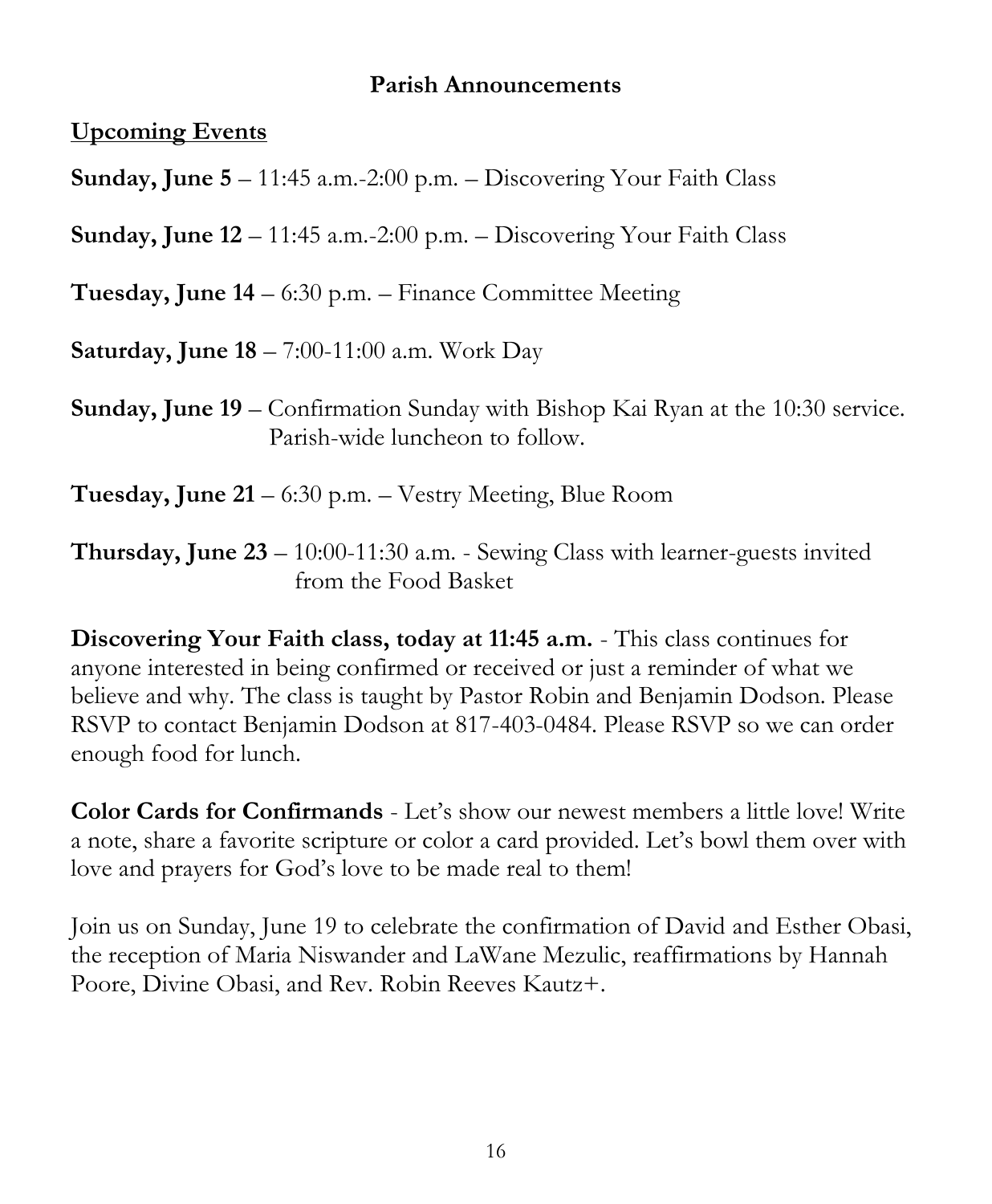**Work Day, Saturday, June 18th, 7 -11 a.m**. - Join Our Vestry & Newest Members in a Morning of Service. Work for every level of ability. We'll need gardening tools, shovels, and wheelbarrows. It will be a great time of fellowship and serving our neighbors and sprucing up our gardens and playground.

**Share Your Bounty – Food Drive, June 19th** - Please support our springtime food drive by providing items most needed for food distribution days. These are:

- boxed instant oatmeal or the smaller canisters of oatmeal
- canned whole corn
- canned mixed vegetables
- snacks for kids bags individual fruit cups, pudding cups, peanut butter & crackers packages, fruit snacks, juice boxes, etc.
- feminine hygiene items

**Sewing at St. Timothy's -** Mark your calendar for June 23, 10:00-11:30, for another sewing class with guests invited from the Food Basket.

Also, we have recently received a large donation of fabric, ribbon and other sewing supplies, so help would be appreciated to go through it and get it all organized and in our cabinets.

Check with Sondra Griner for any questions or ideas for our sewing group.

**Food Basket "Farmers Market", Friday, July 15, 8-11 a.m**. - Please help with food distribution at the Food Basket. We need at least 8 volunteers who can help unload food from the Houston Food Bank truck, bag it, and hand it out to clients. This event requires some lifting in hot weather.

**St. Timothy's New Mission:** Empowered by the Holy Spirit, we experience the love of Jesus Christ & share it with others.

God is surely doing a "New" Thing Here. Dreams are turning into Goals. Giving Thanks for All Who Helped With Our Strategic Planning Weekend. We now have a strategic plan all in attendance are being asked to edit. Then we will be creating teams based on interest and calling.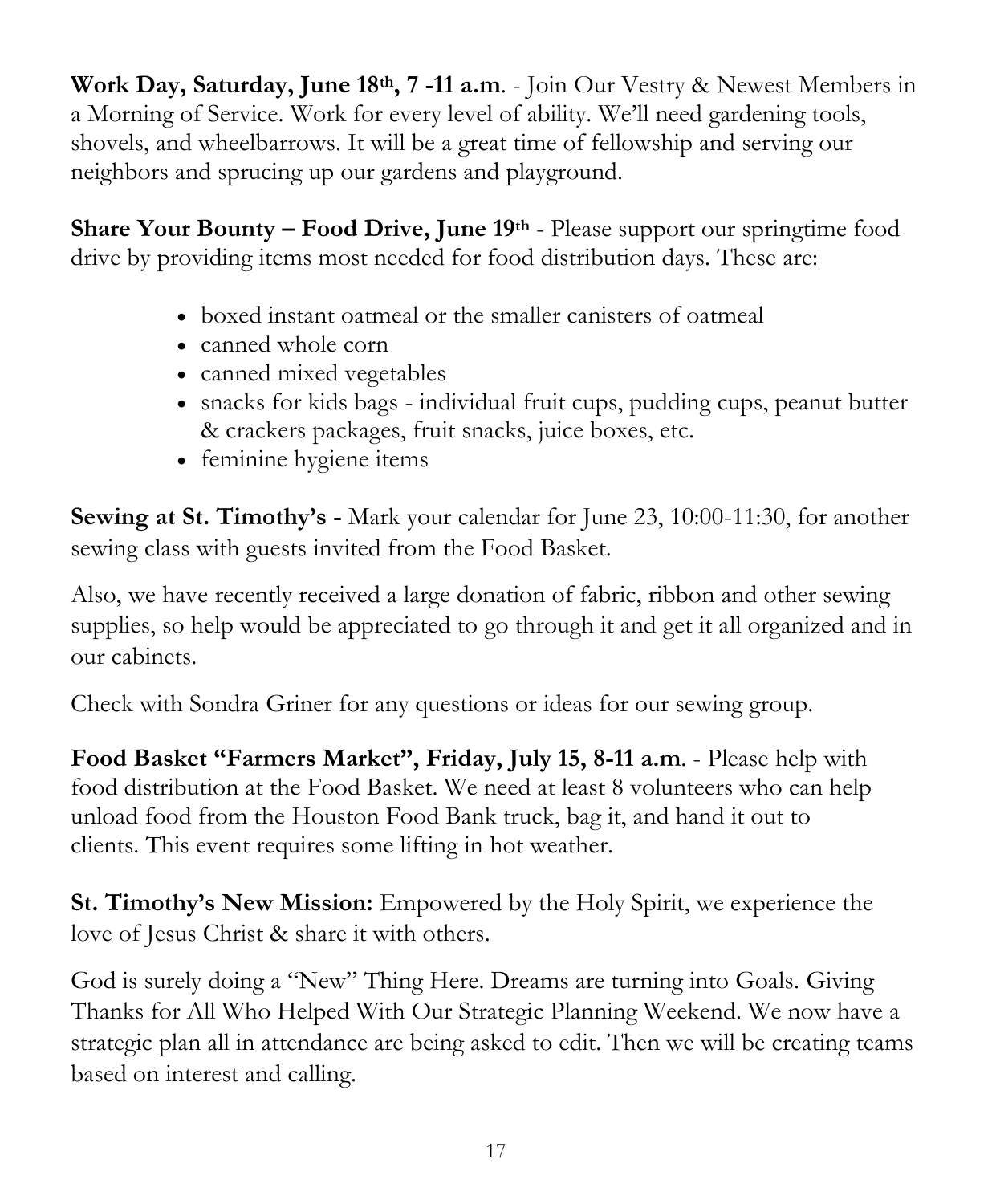Strategic Areas of Focus for Teams are:

- Organizational Structure: Worship
- Organizational Structure: Invite, Welcome, Connect
- Organizational Structure: Facilities and Maintenance
- Christian Formation & Fellows
- Faith Based Youth Activities

As the Daughters of the King motto says:

*For His Sake… I am but one, but I am one. I cannot do everything, but I can do something. What I can do, I ought to do. What I ought to do, by the Grace of God I will do. Lord, what will you have me do?*

Let Ron or Pastor Robin+ know how you would like to serve.

**A Message and Prayer from Bishop Doyle: Let us Unite our Voices for the People of Uvalde -** I am asking all people in the diocese to pray for the people of Uvalde. Before we begin to say anything, or do anything we begin with prayer. Then let or prayers guide us towards virtuous action for the welfare of children.

Let us join our kin in West Texas and pray.

*O God our Father, whose beloved Son took children into his arms and blessed them: Give us grace to entrust your beloved children of Uvalde to your everlasting care and love, and bring them fully into your heavenly kingdom. Pour out your grace and loving-kindness on all who grieve; surround them with your love; and restore their trust in your goodness. We lift up to you our weary, wounded souls and ask you to send your Holy Spirit to take away the anger and violence that infects our hearts, and make us instruments of your peace and children of the light. In the Name of Christ who is our hope, we pray.* 

*Amen.*

## **Opportunities for Involvement:**

• Planning Team for Youth Gatherings: Contact Jackie at the church office (979-297-6003)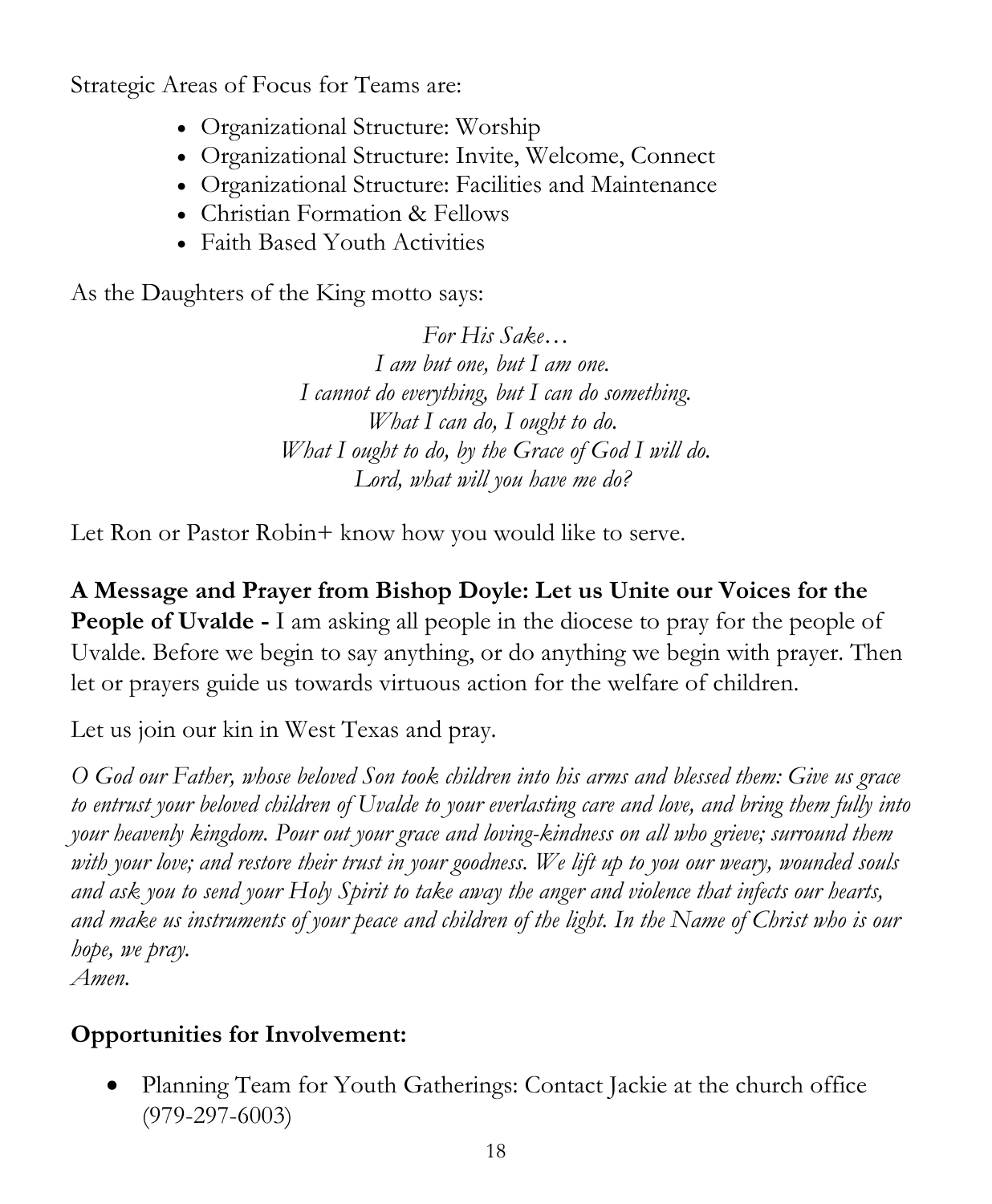- Usher  $-8:30$  or 10:30 a.m. services: Contact Angela McCabe (979-799-6999)
- Videographer: Use our cameras to live stream the 10:30 service. Contact Sondra Griner
- Readers: Contact Jackie at the church office
- Chalicers: Contact Pastor Robin at the church (979-297-6003)
- Acolytes
- Daughters of the King: Contact Dale Rasco at 979-236-5058
- Building and Grounds Help with gardening, and/or mowing. Contact: Mark Lehnhoff at 979-299-9699
- Music Ministry: Contact Ben May at 423-470-1862

**Our Ministry Scheduler App** - Involved in one or more of our weekly ministries? If so, you are encouraged to download the Ministry Scheduler Pro app. This app helps you:

- View your schedule and all schedules
- Let us know when you will be unavailable, so we don't schedule you
- Get reminders when you are due to serve
- Request a substitute if you can't serve after the schedule is live

For more information, contact the church office by phone (979-297-6003) or email [\(office@stimothy.org.](mailto:office@stimothy.org))

**Get our Church Directory** - Our digital church directory is a great tool to help you know who's who, associate a name with a face, and reach out to another member. To get started, download the Instant Church Directory app, and log in with the email you provided to the office.

New to St. Timothy's? Have an outdated picture? Take a new picture and send it in to the office [\(office@stimothy.org.](mailto:office@stimothy.org))

## **Camp Allen**:

- July 14-16: Summer Camp For Moms
- September 2-4: Labor Day Family Camp
- November 4-6: Fly Fishing Retreat
- November 4-5: Gramps Camp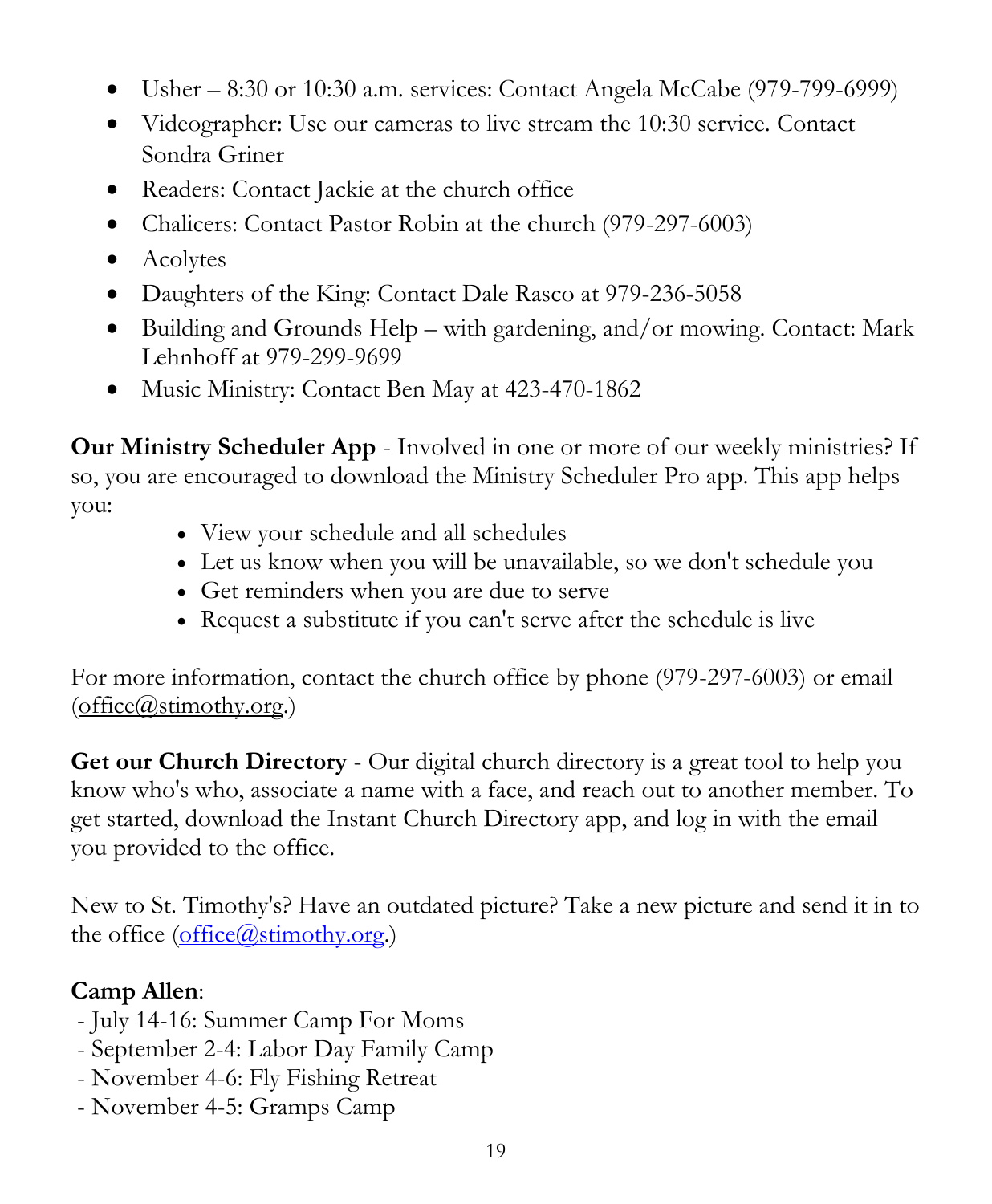- December 7: Holiday Steak Dinner
- December 9-11: Holiday in the Pines

For more information and registration, please visit campallen.org

**Silent Prayer in the Church** – All are welcome to kneel and silently pray in the chapel on Wednesdays. The doors will be open at 11:00 a.m. and the last entry is at 12:00 noon.

**Weekday Prayer** – Compline prayer is each Wednesday at 8:00 p.m. Consider making Wednesday night Compline a small part of your devotionals. You will find this on our Facebook page, <https://www.facebook.com/StTimothysLJ>

**Healing Prayer Group** – Meets Friday mornings at 10:00 a.m. in the Welcome Center. We pray for the ministries and needs of the congregation and parish. If you have any questions or a prayer request, contact Char Aslakson at 979-297-3159.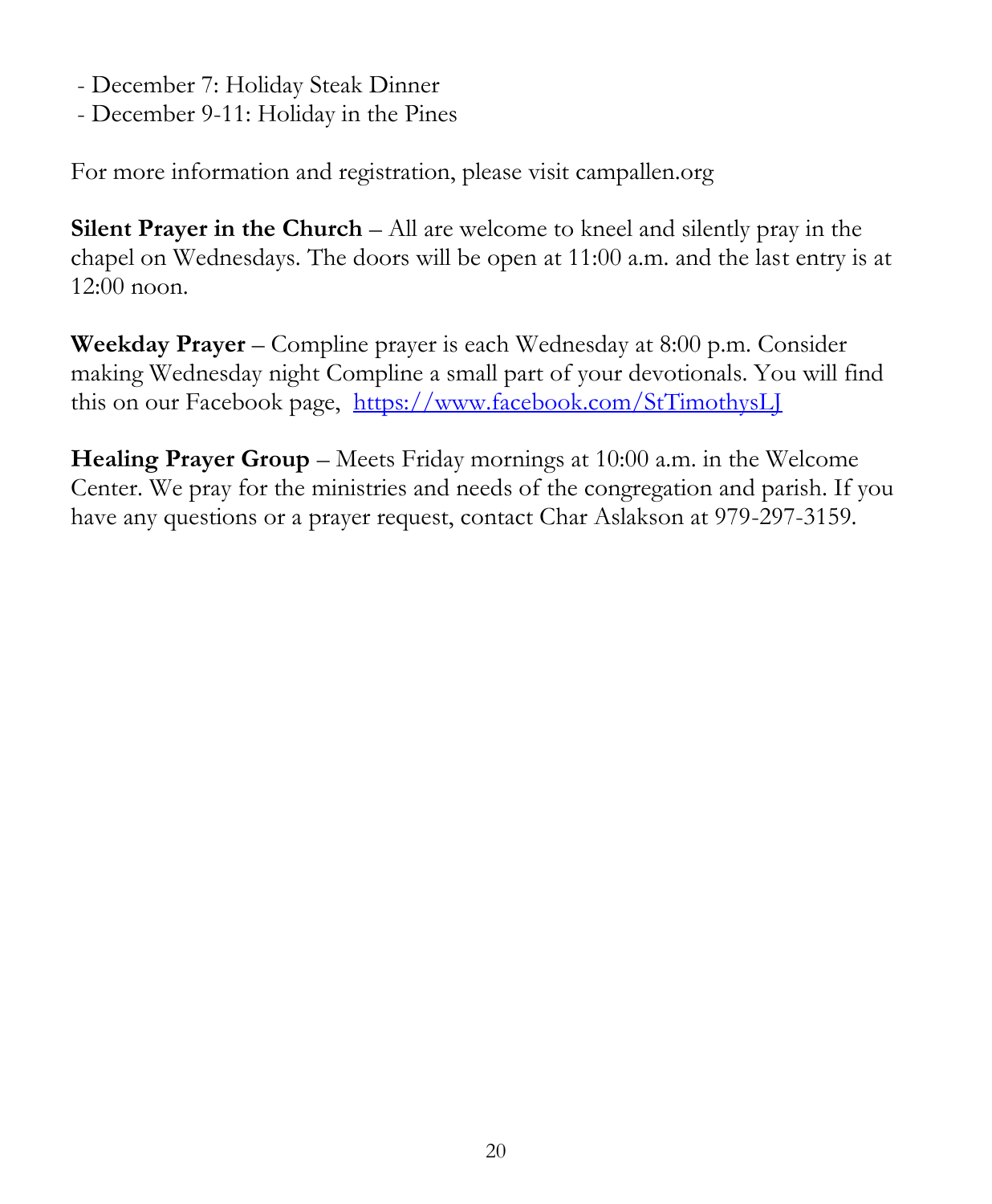See the weekly Friday Blast for more information on these and other upcoming events. Sign up to receive the Blast at stimothy.org. Click on the "subscribe to newsletter" button found on the landing page.

#### **This Week at St. Timothy's**

 **Sunday, June 5, 2022** (Pentecost Sunday) **8:30 a.m. – Holy Eucharist, Rite II 10:30 a.m. – Holy Eucharist, Rite II** 11:45 a.m.-2:00 p.m. – Discovering Your Faith Class

**Monday, June 6, 2022**

 **Tuesday, June 7, 2022**

#### **Wednesday, June 8, 2022**

8:30 a.m. – Army of Retired Men (ARM), All are welcome 11 a.m.-12 p.m. – Silent Prayer Vigil (in the Chapel) 6:00 p.m. – Joiful Noyse Rehearsal (in the Loft) 7:00 p.m. – Choir Rehearsal (in the Nave) 8:00 p.m. – Compline (FB Live)

 **Thursday, June 9, 2022**

#### **Friday, June 10, 2022**

10:00 a.m. – Healing Prayer Group (in the Welcome Center)

#### **Saturday, June 11, 2022**

 **Sunday**, **June 12, 2022** (Guest Priest – Rev. Isaias Ginson) 7:30 a.m. – Brotherhood of St. Andrew Study and Breakfast, Parish Hall **8:30 a.m. – Holy Eucharist, Rite II 10:30 a.m. – Holy Eucharist, Rite II**  11:45 a.m.-2:00 p.m. – Discovering Your Faith Class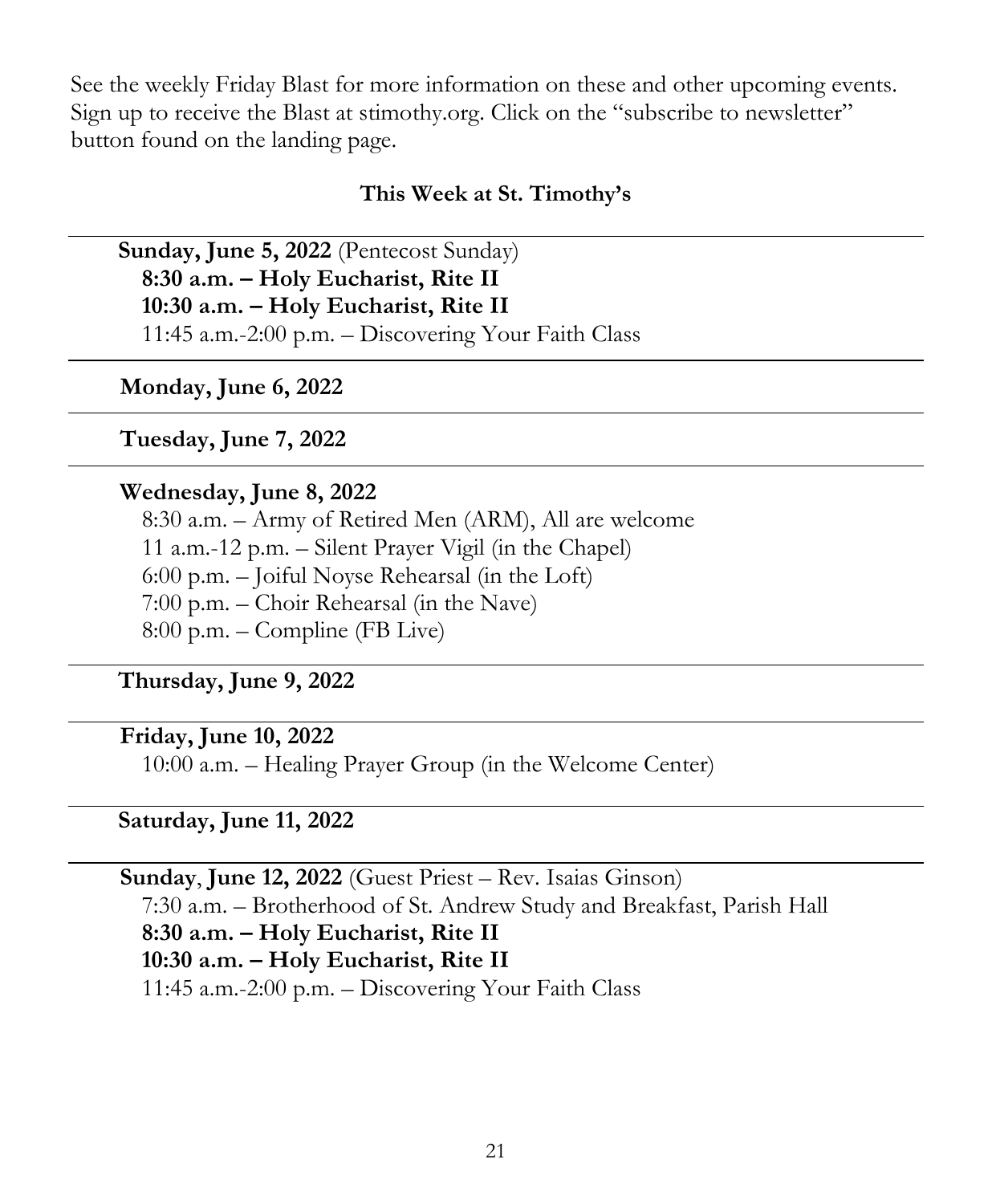### **COVID-19 Safety Protocols at St. Timothy's** April 6, 2022

- **People attending worship at St. Timothy's** are not required to wear masks in worship, including while singing.
- **People attending worship at St. Timothy's** are not required to distance and may sit anywhere in the nave.
- We affirm that we love and respect all persons, whether wearing a mask and vaccinated or not. We ask that all respect the wishes of those who are not yet comfortable by maintaining a distance as appropriate, especially when unmasked.
- No one should feel obligated to pass the Peace by shaking hands or touching in any way. The recent practice of passing the Peace with a nod or a wave is entirely acceptable.
- At the Eucharist, the sacrament will continue to be distributed by the Priest, with the wine provided by intinction (dipping briefly in the wine).
- We will continue to livestream services at 10:30 am. Anyone at risk of COVID-19 or who otherwise feels more comfortable worshipping from home may continue to do so.